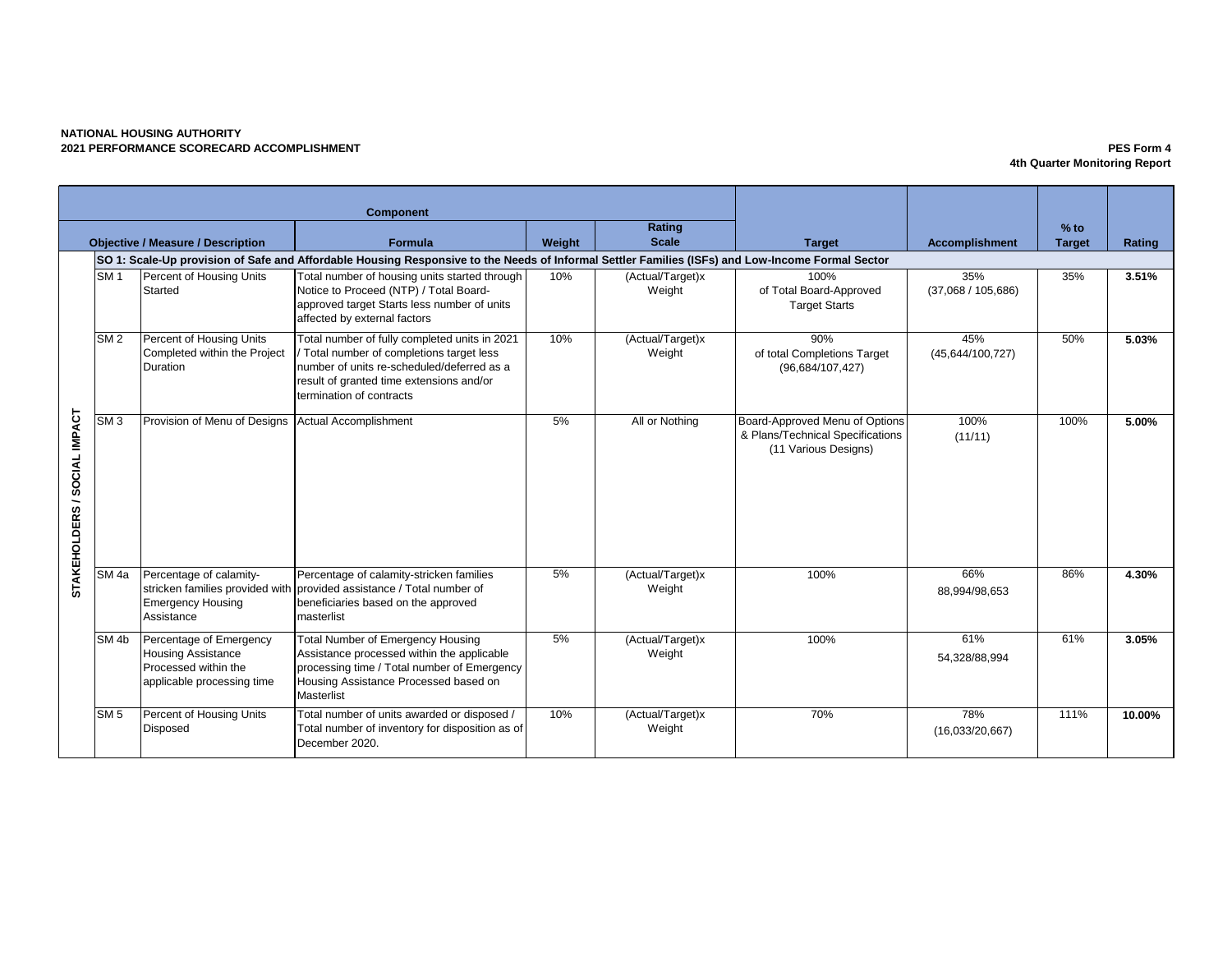| <b>Component</b><br>Rating<br>$%$ to<br><b>Scale</b><br><b>Objective / Measure / Description</b><br>Weight<br><b>Formula</b><br><b>Target</b><br><b>Accomplishment</b><br><b>Target</b><br>Rating<br>Percent of Housing Units that<br>20%<br>$6\%$ $1/$<br>SM <sub>6</sub><br>Number of unoccupied units (or unawarded<br>5%<br>(Target/Actual)x<br>340% 2/<br>$5.00\%$ $\frac{3}{1}$<br>units) / Total number of houses built as of<br>Remain Unoccupied<br>Weight<br>of Housing Units Built<br>(46,657/793,060)<br>end of December 2020<br>(158, 612/793, 060)<br>Percent of Community<br>5%<br>SM <sub>7</sub><br>Actual number of community facilities<br>(Actual/Target)x<br>100%<br>100%<br>100%<br>5.00%<br>Facilities Completed in<br>completed in existing resettlement sites /<br>Weight<br>of the Remaining<br>(7/7)<br><b>Existing Resettlement Sites</b><br>Total number of unaccomplished community<br><b>Community Facilities</b><br>(18 Live Cases)<br>facilities as of end of 2020<br>(7 Community Facilities)<br>SO 2: Strengthen Strategic Partnerships with Stakeholders<br>Number of Beneficiary-<br>Actual number of beneficiary families in NHA-<br>(Actual/Target)x<br>152%<br>SM 8<br>5.00%<br>100%<br>5%<br>152%<br><b>Families Below Poverty</b><br>administered projects provided livelihood<br>Weight<br>(20, 260)<br>(30848/20, 260)<br>Threshold provided Access to<br>trainings and other income generating<br>Livelihood Trainings & Other<br>interventions<br>Income-Generating<br>Interventions<br>SO 3: Improve Stakeholder Satisfaction<br>5%<br>90%<br>SM <sub>9</sub><br>Percentage of Satisfied<br>Number of respondents who rated at least<br>(Actual/Target)x<br>$0.00\%$<br>Satisfactory / Total number of survey<br>Weight<br>Customers<br>Satisfactory rating of<br>NHA request for<br>respondents<br>surveyed respondents<br>extension of<br>$0\% =$ If less than 80%<br>implemetation until 31<br>March 2022 approved by<br>the GCG per GCG letter<br>dated 29 December 2021<br><b>Sub-Total</b><br>65%<br>45.89%<br>SO 4: Efficient Budget Management<br>SM 10<br><b>Budget Utilization Rate</b><br>Total Actual disbursements / Total Cash-<br>90%<br>44%<br>49%<br>10%<br>(Actual/Target)x<br>4.89%<br>Based Corporate Operating Budget for the<br>Weight<br>(P52.352B/P58.169B)<br>(P25.593B/P58.169B)<br>FINANCIAL<br>year (both net of Personal Services Cost)<br>SO 5: Efficient Asset Management<br>10%<br>50%<br>29%<br>58%<br>SM 11<br>Collection Efficiency of<br>5.75%<br>Total actual collection for residential lots /<br>(Actual/Target)x<br><b>Residential Lots/Units</b><br><b>Total Amount Due</b><br>Weight<br>(P1.138B/P3.958B)<br>(P1.979B/P3.958B)<br>10.64%<br><b>Sub-Total</b><br>20% |  |                                                                                                   |  |  |  |  |  |  |  |  |
|--------------------------------------------------------------------------------------------------------------------------------------------------------------------------------------------------------------------------------------------------------------------------------------------------------------------------------------------------------------------------------------------------------------------------------------------------------------------------------------------------------------------------------------------------------------------------------------------------------------------------------------------------------------------------------------------------------------------------------------------------------------------------------------------------------------------------------------------------------------------------------------------------------------------------------------------------------------------------------------------------------------------------------------------------------------------------------------------------------------------------------------------------------------------------------------------------------------------------------------------------------------------------------------------------------------------------------------------------------------------------------------------------------------------------------------------------------------------------------------------------------------------------------------------------------------------------------------------------------------------------------------------------------------------------------------------------------------------------------------------------------------------------------------------------------------------------------------------------------------------------------------------------------------------------------------------------------------------------------------------------------------------------------------------------------------------------------------------------------------------------------------------------------------------------------------------------------------------------------------------------------------------------------------------------------------------------------------------------------------------------------------------------------------------------------------------------------------------------------------------------------------------------------------------------------------------------------------------------------------------------------------------------------------------------------------------------------------------------------------------------------------|--|---------------------------------------------------------------------------------------------------|--|--|--|--|--|--|--|--|
|                                                                                                                                                                                                                                                                                                                                                                                                                                                                                                                                                                                                                                                                                                                                                                                                                                                                                                                                                                                                                                                                                                                                                                                                                                                                                                                                                                                                                                                                                                                                                                                                                                                                                                                                                                                                                                                                                                                                                                                                                                                                                                                                                                                                                                                                                                                                                                                                                                                                                                                                                                                                                                                                                                                                                              |  |                                                                                                   |  |  |  |  |  |  |  |  |
|                                                                                                                                                                                                                                                                                                                                                                                                                                                                                                                                                                                                                                                                                                                                                                                                                                                                                                                                                                                                                                                                                                                                                                                                                                                                                                                                                                                                                                                                                                                                                                                                                                                                                                                                                                                                                                                                                                                                                                                                                                                                                                                                                                                                                                                                                                                                                                                                                                                                                                                                                                                                                                                                                                                                                              |  |                                                                                                   |  |  |  |  |  |  |  |  |
|                                                                                                                                                                                                                                                                                                                                                                                                                                                                                                                                                                                                                                                                                                                                                                                                                                                                                                                                                                                                                                                                                                                                                                                                                                                                                                                                                                                                                                                                                                                                                                                                                                                                                                                                                                                                                                                                                                                                                                                                                                                                                                                                                                                                                                                                                                                                                                                                                                                                                                                                                                                                                                                                                                                                                              |  |                                                                                                   |  |  |  |  |  |  |  |  |
|                                                                                                                                                                                                                                                                                                                                                                                                                                                                                                                                                                                                                                                                                                                                                                                                                                                                                                                                                                                                                                                                                                                                                                                                                                                                                                                                                                                                                                                                                                                                                                                                                                                                                                                                                                                                                                                                                                                                                                                                                                                                                                                                                                                                                                                                                                                                                                                                                                                                                                                                                                                                                                                                                                                                                              |  |                                                                                                   |  |  |  |  |  |  |  |  |
|                                                                                                                                                                                                                                                                                                                                                                                                                                                                                                                                                                                                                                                                                                                                                                                                                                                                                                                                                                                                                                                                                                                                                                                                                                                                                                                                                                                                                                                                                                                                                                                                                                                                                                                                                                                                                                                                                                                                                                                                                                                                                                                                                                                                                                                                                                                                                                                                                                                                                                                                                                                                                                                                                                                                                              |  |                                                                                                   |  |  |  |  |  |  |  |  |
|                                                                                                                                                                                                                                                                                                                                                                                                                                                                                                                                                                                                                                                                                                                                                                                                                                                                                                                                                                                                                                                                                                                                                                                                                                                                                                                                                                                                                                                                                                                                                                                                                                                                                                                                                                                                                                                                                                                                                                                                                                                                                                                                                                                                                                                                                                                                                                                                                                                                                                                                                                                                                                                                                                                                                              |  |                                                                                                   |  |  |  |  |  |  |  |  |
|                                                                                                                                                                                                                                                                                                                                                                                                                                                                                                                                                                                                                                                                                                                                                                                                                                                                                                                                                                                                                                                                                                                                                                                                                                                                                                                                                                                                                                                                                                                                                                                                                                                                                                                                                                                                                                                                                                                                                                                                                                                                                                                                                                                                                                                                                                                                                                                                                                                                                                                                                                                                                                                                                                                                                              |  |                                                                                                   |  |  |  |  |  |  |  |  |
|                                                                                                                                                                                                                                                                                                                                                                                                                                                                                                                                                                                                                                                                                                                                                                                                                                                                                                                                                                                                                                                                                                                                                                                                                                                                                                                                                                                                                                                                                                                                                                                                                                                                                                                                                                                                                                                                                                                                                                                                                                                                                                                                                                                                                                                                                                                                                                                                                                                                                                                                                                                                                                                                                                                                                              |  |                                                                                                   |  |  |  |  |  |  |  |  |
|                                                                                                                                                                                                                                                                                                                                                                                                                                                                                                                                                                                                                                                                                                                                                                                                                                                                                                                                                                                                                                                                                                                                                                                                                                                                                                                                                                                                                                                                                                                                                                                                                                                                                                                                                                                                                                                                                                                                                                                                                                                                                                                                                                                                                                                                                                                                                                                                                                                                                                                                                                                                                                                                                                                                                              |  |                                                                                                   |  |  |  |  |  |  |  |  |
|                                                                                                                                                                                                                                                                                                                                                                                                                                                                                                                                                                                                                                                                                                                                                                                                                                                                                                                                                                                                                                                                                                                                                                                                                                                                                                                                                                                                                                                                                                                                                                                                                                                                                                                                                                                                                                                                                                                                                                                                                                                                                                                                                                                                                                                                                                                                                                                                                                                                                                                                                                                                                                                                                                                                                              |  |                                                                                                   |  |  |  |  |  |  |  |  |
|                                                                                                                                                                                                                                                                                                                                                                                                                                                                                                                                                                                                                                                                                                                                                                                                                                                                                                                                                                                                                                                                                                                                                                                                                                                                                                                                                                                                                                                                                                                                                                                                                                                                                                                                                                                                                                                                                                                                                                                                                                                                                                                                                                                                                                                                                                                                                                                                                                                                                                                                                                                                                                                                                                                                                              |  |                                                                                                   |  |  |  |  |  |  |  |  |
|                                                                                                                                                                                                                                                                                                                                                                                                                                                                                                                                                                                                                                                                                                                                                                                                                                                                                                                                                                                                                                                                                                                                                                                                                                                                                                                                                                                                                                                                                                                                                                                                                                                                                                                                                                                                                                                                                                                                                                                                                                                                                                                                                                                                                                                                                                                                                                                                                                                                                                                                                                                                                                                                                                                                                              |  |                                                                                                   |  |  |  |  |  |  |  |  |
|                                                                                                                                                                                                                                                                                                                                                                                                                                                                                                                                                                                                                                                                                                                                                                                                                                                                                                                                                                                                                                                                                                                                                                                                                                                                                                                                                                                                                                                                                                                                                                                                                                                                                                                                                                                                                                                                                                                                                                                                                                                                                                                                                                                                                                                                                                                                                                                                                                                                                                                                                                                                                                                                                                                                                              |  |                                                                                                   |  |  |  |  |  |  |  |  |
|                                                                                                                                                                                                                                                                                                                                                                                                                                                                                                                                                                                                                                                                                                                                                                                                                                                                                                                                                                                                                                                                                                                                                                                                                                                                                                                                                                                                                                                                                                                                                                                                                                                                                                                                                                                                                                                                                                                                                                                                                                                                                                                                                                                                                                                                                                                                                                                                                                                                                                                                                                                                                                                                                                                                                              |  |                                                                                                   |  |  |  |  |  |  |  |  |
|                                                                                                                                                                                                                                                                                                                                                                                                                                                                                                                                                                                                                                                                                                                                                                                                                                                                                                                                                                                                                                                                                                                                                                                                                                                                                                                                                                                                                                                                                                                                                                                                                                                                                                                                                                                                                                                                                                                                                                                                                                                                                                                                                                                                                                                                                                                                                                                                                                                                                                                                                                                                                                                                                                                                                              |  | $\frac{1}{2}$ Dertains to Actual Uneceupied Unite (Tetal Housing Unite Built as of December 2020) |  |  |  |  |  |  |  |  |

Pertains to Actual Unoccupied Units/Total Housing Units Built as of December 2020

 $^{2}$  Computed using the following formula: (1/% of accomplishment) / (1/% of target)

 $3'$  Computed using the following formula: % of Target x Weight